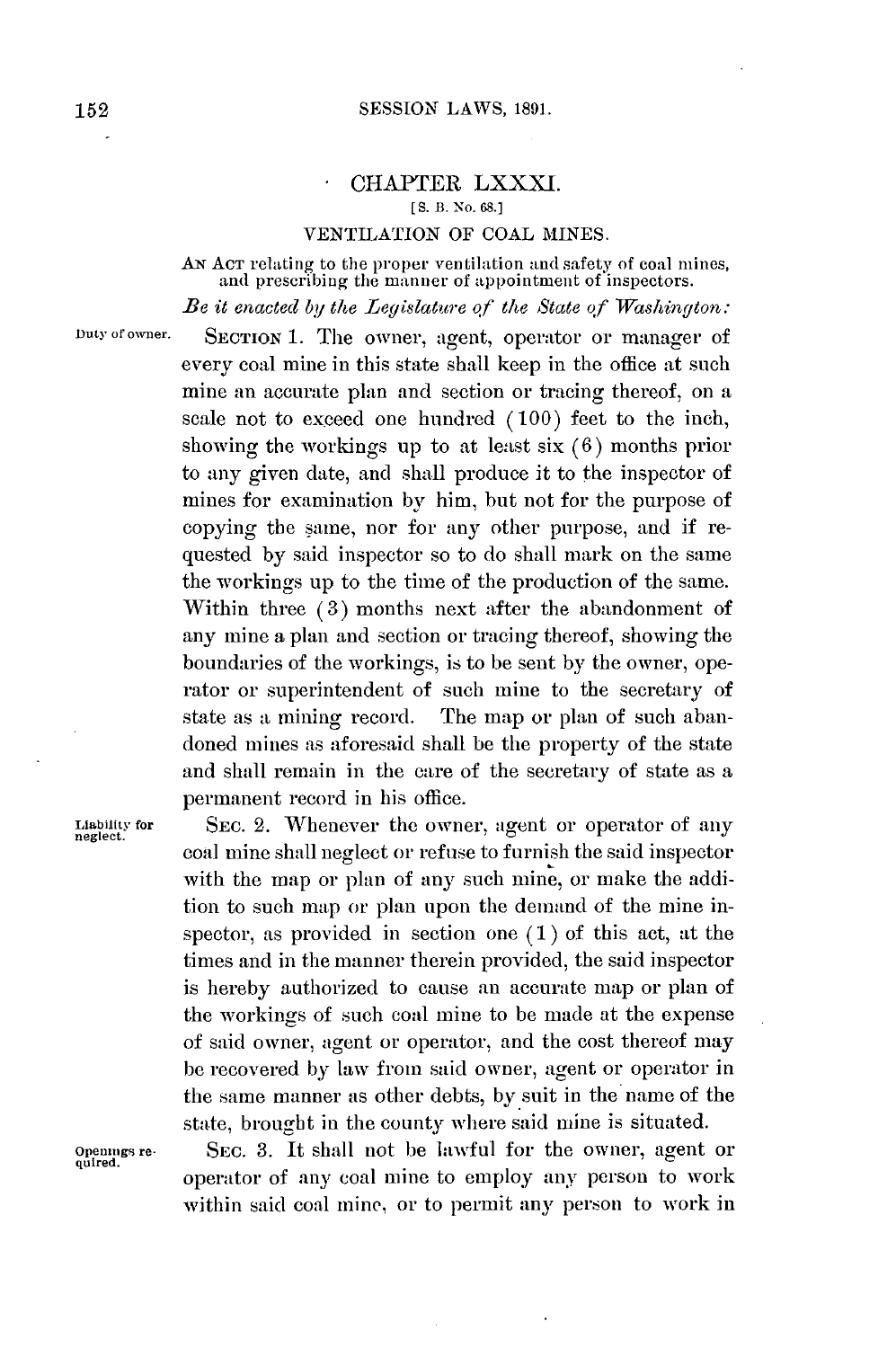said mine, unless they are in communication with at least two (2) openings in case such mine be worked by shaft or slope, which openings, shafts or slopes shall be separated **by** natural strata **by** a distance of not less than one hundred **(100)** feet at the mouth of such openings. except that in mines already opened such distance may be less, if, in the judgment of the mine inspector, one hundred **(100)** feet is impracticable. **If** the mine be worked **by** drift two (2) openings not less than one hundred **(100)** feet apart shall be required, except in drift mines heretofore opened., where the mine inspector shall deem such distance impracticable: *Provided, however,* That an aggregate number not exceeding twenty-four (24) persons may be. employed in the mine at any one time until the second opening shall be reached and made available, which said second opening the mine inspector shall cause to be made without unnecessary delay, and in case of furnace ventilation being used before the second opening is completed, the furnace shall not be placed within forty (40) feet of the foot of the shaft, slope or drift, and shall be well secured so as not to be a source of danger **by** fire, **by** brick, stone, or walls made of other fire proof material of sufficient thickness, while such second opening is being driven and until the same is completed.

SEC. 4. All escapement shafts shall be equipped with **Stairways** or stairways or ladders having landing places or platforms at <sup>quired</sup> reasonable distances apart, as in the judgment of the mine inspector they should **be** constructed for easy traveling, or, in lieu thereof, such hoisting apparatus as will enable the employés in the mine to make safe and speedy exit in case of danger. The escapement shaft and machinery used for hoisting or lowering employés out of or into said mine shall be kept in a safe condition and inspected at least once in each twenty-four (24) hours **by** a competent person employed in whole or in part for that purpose.

SEC. 5. This state shall be divided into two  $(2)$  inspec- Inspection distion districts. The first inspection district shall be comprised of the following counties, to wit: Whatcom, San Juan, Skagit, Island. Snohomish, King, Okanogan, Kittitas. Douglas, Stevens, Lincoln, Spokane, Adams and Whit-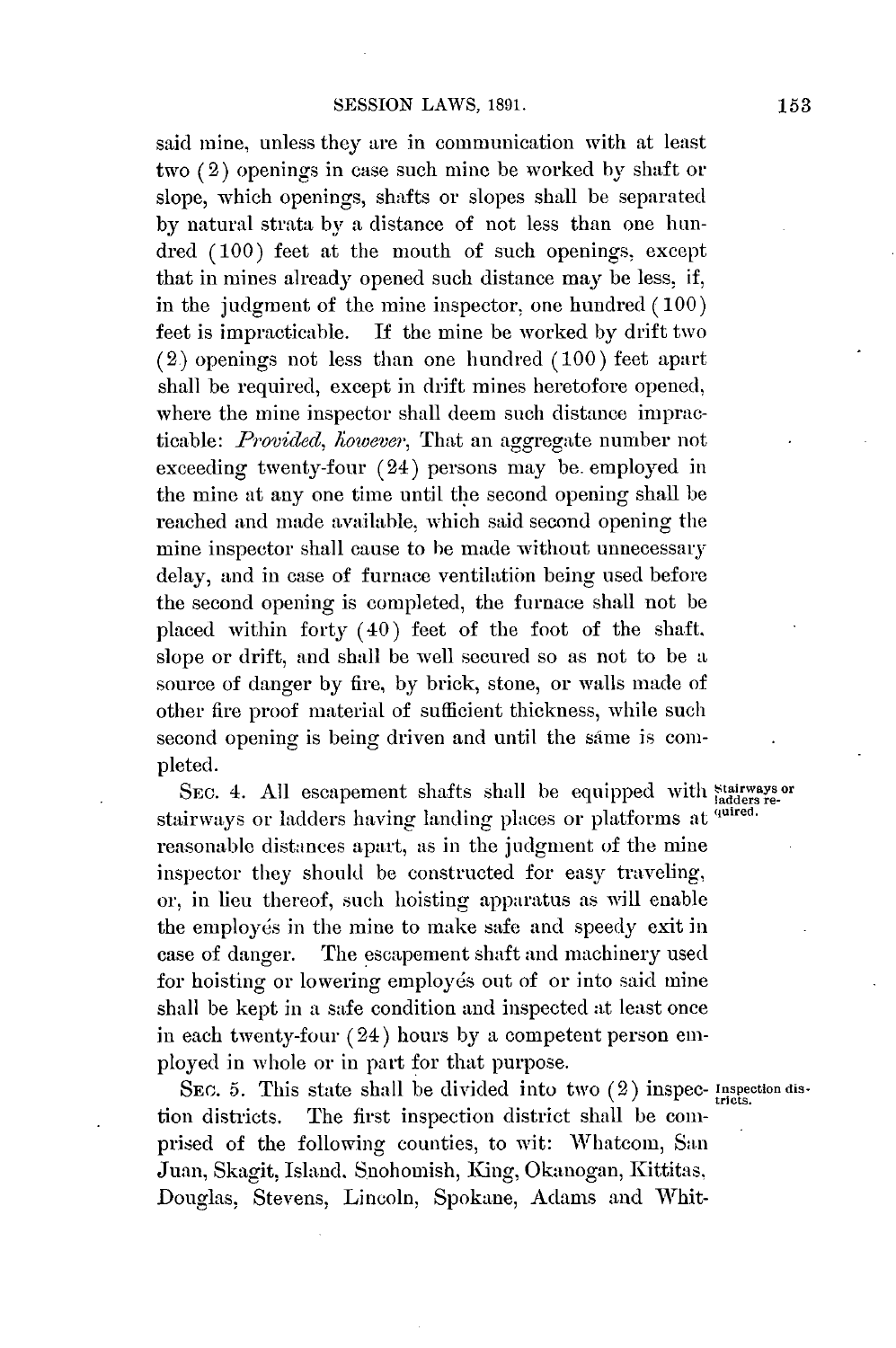man. The second inspection district shall **be** comprised of the following counties, to wit: Clallam, Jefferson, Kitsap, Chehalis, Mason, Thurston, Pacific, Wahkiakum, Pierce, Lewis, Cowlitz, Skanania, Clarke, Yakima, Klickitat, Franklin, Walla Walla, Columbia, Garfield and Asotin. The governor shall, upon the recommendation of a board, to be **by** him selected and appointed for the purpose of examining candidates for appointment to the office of mine inspector under the provisions of this act, appoint two properly qualified persons to **fill** the office of inspectors of coal mines of this state **(** being one inspector for each district provided for in this act) whose commissions shall be for the term of four (4) years, and they shall at all times be subject to removal from office for neglect of duty or malfeasance in the discharge of duty, as hereinafter provided for; said board shall be composed of three **(3)** practical coal miners, three **(3)** competent coal operators and one mining engineer, all of whom shall be sworn to a faithful discharge of their duties. The said inspectors shall be citizens of the state and shall have had at least two (2) years, practical experience in mining in the Territory and State of Washington, and shall have resided within the inspection district for which he is appointed at least one **(1)** year prior to his appointment as such inspector. Such Duties of in-<br>spectors. person or persons so appointed as inspectors shall devote their entire time to the duties of such office, shall not be interested either as owner, operator, stockholder, superintendent, manager or **mining** engineer of any coal mine or mining corporation within the state, during his term **of** office, and shall be of good moral character and temperate habits, and shall not commit any act whatsoever tending to the injury of miners or operators of mines during his term of office: *Provided,* That no inspector shall be appointed whose term of office shall begin prior to the first Monday in February, **1892.** Each of such inspectors shall be provided **by** the state with the most approved modern instruments necessary for the proper performance of his duties and the carrying out of the intention of this act. Said instruments and appliances to remain the property of the state, and **he** turned over **by** the said mine inspectors to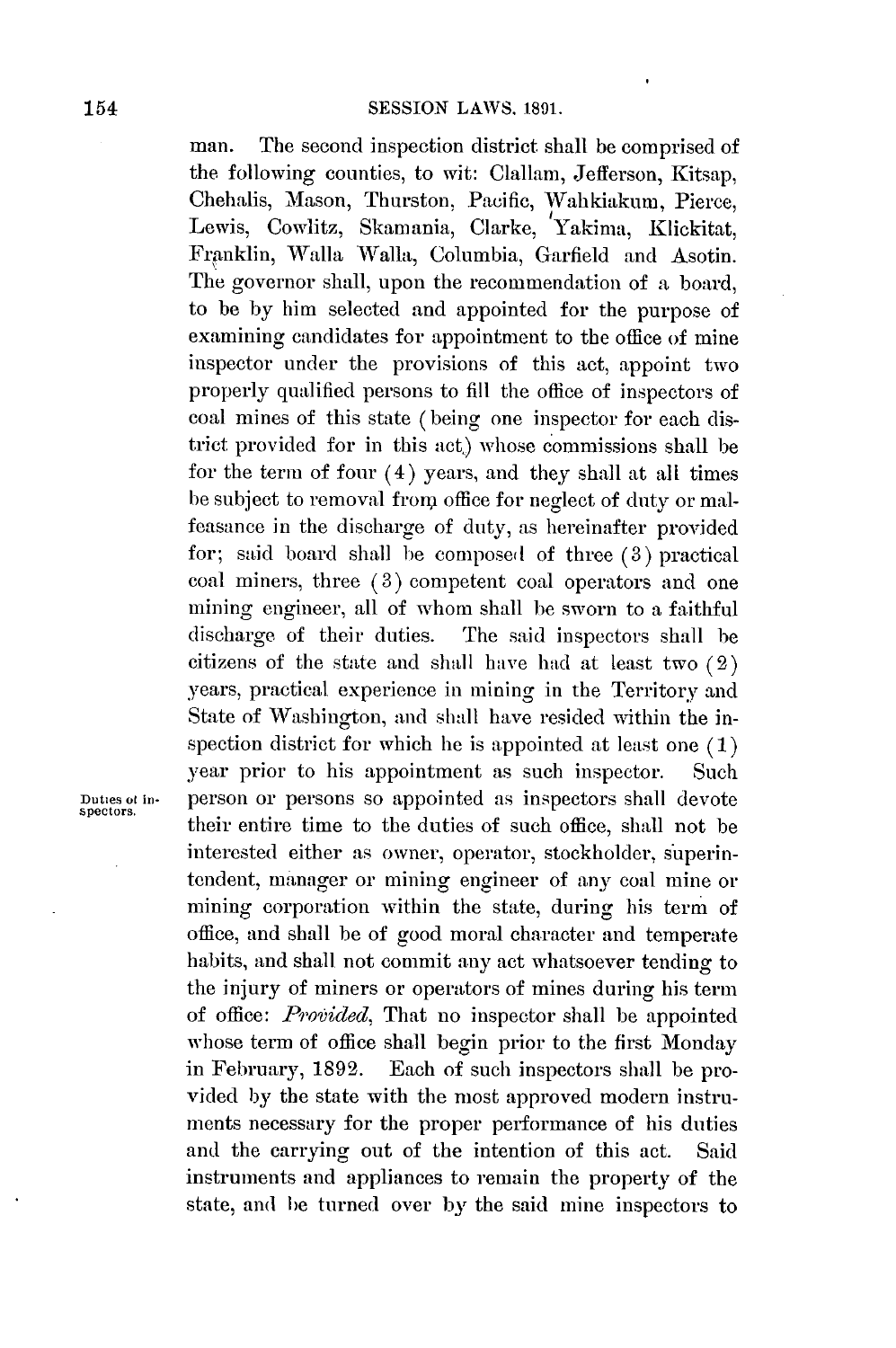their successors in office. Each of such inspectors, before **Bond of inspec**assuming the duties of his office, shall give bond in the sum of five thousand **(\$5,000)** dollars with sureties to be approved **by** a judge of a superior court of the county in which he resides, conditioned for the faithful discharge of his duty, and take an oath (or affirmation) to discharge his duties impartially and with fidelity, to the best of his knowledge and ability. **.** The salary of each of such inspectors shall be fifteen hundred **( 1, 500)** dollars per annum, and he shall have in addition thereto his actual mileage paid out for traveling while in the performance of his duties under the provisions of this act, and the auditor of the state is hereby authorized and directed to draw his warrant on the state treasurer in favor of such inspectors for the amount due them for their salary and expenses quarterly, to be paid out of any moneys in the treasury not otherwise appropriated. Each of such inspectors shall devote the whole of his time to the duties of his office, and it shall be his duty to examine each and every mine in his district not less than once in every three **(3)** months, and as much oftener as is necessary to see that all of the provisions of this act are fully carried out and complied with, and he shall make record of all examinations of mines, Record of exshowing the condition in which he finds them, and especially in reference to ventilation and drainage, also the number of mines in his district, the number of persons employed in each mine, the progress made in improvements sought to be secured **by** the passage of this act, the number of accidents and deaths resulting from injuries received in or about the mines with the causes of such accidents or deaths, which record, completed up to **the** thirty-first **(31) day** of December of each and every year, shall on or before the first **day** of February next following be filed in the office of the secretary of state, to be by him filed and preserved as a record in -his office and included in his annual report **Annual report.** to the governor: *Provided,* That two thousand (2,000) copies of the reports of each of said mine inspectors shall be published biennially **by** the state in pamphlet form for free distribution.

**SEC. 6.** The board of examiners provided for in section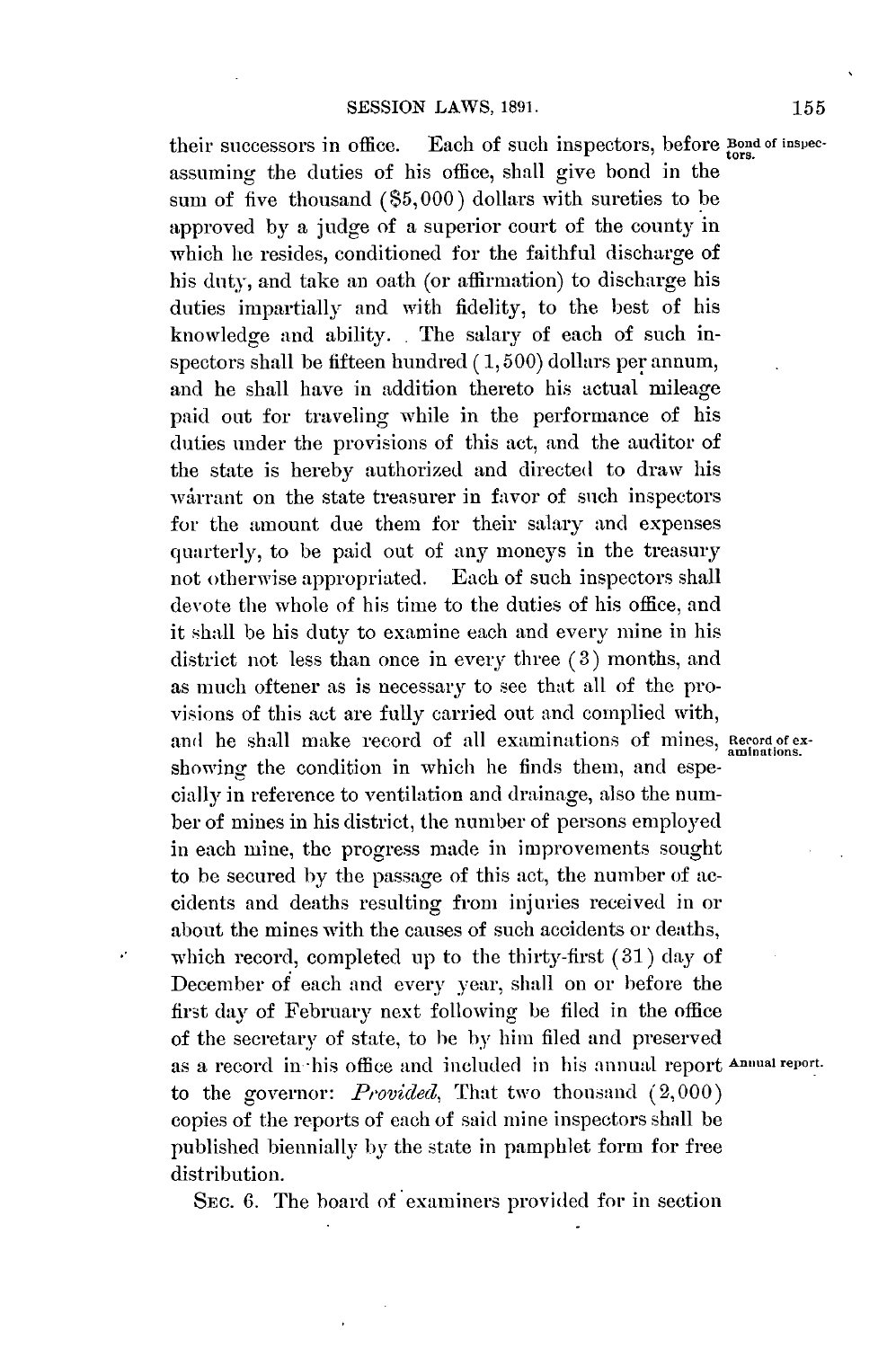c.

five **(5) of** this act shall **be** appointed **by** the governor, and Meetings of ex- shall hold their offices for two (2) years. They shall meet biennially at the state capital on the second Tuesday in January, and special meetings may be called at any time **by** the governor when the office of coal mine inspector be-Compensation. comes from any cause vacant. **.** They shall receive as compensation the sum of five **(\$5 )** dollars per **day** and mileage actually paid out each for the time actually employed in the duties of their office: *Provided,* That in no case shall the per diem received **by** any member of said board exceed the sum of fifty **(\$50)** dollars per annum, and the auditor of the state is hereby authorized and directed to draw his warrant on the state treasurer in favor of each member of the board of examiners at the close of each regular and special session for the full amount due them for time and expenses, the same to be paid out of any moneys in the state treasury not otherwise appropriated.

**SEC. 7.** Upon a petition signed **by** not less than ten reputable citizens who shall be miners, mine owners or lessees of mines, to the superior court of any county in the proper district, with the affidavit of one or more of said petitioners attached, setting forth that any inspector of mines neglects his duty or is incompetent, or that he is guilty of a malfeasance in office or any act tending to the injury of miners or operators of mines, the judge of such superior court shall issue a citation in the name of the state to the said inspector to appear on not less than fifteen **(15)** days' notice, upon a day fixed before said court, at which time the court shall proceed to inquire into and investigate the allegations of the petitioners. **If** the court Penalty forneg- find that said inspector is neglectful of his duties or that he<br>lect by inspec-<br>tor. is guilty of malfeasance in office the court shall certify the same to the governor, who shall declare the office of said inspector vacant and proceed in compliance with the provisions of this act to supply the vacancy. The costs of said Costs of inves-<br>tigation. investigation shall, if the charges are sustained, be imposed upon the inspector, but if the charges are not sustained they shall be imposed upon the petitioners, and the payment of such costs shall be enforced by the proper action brought in the name of and on behalf of the state **by** the prose-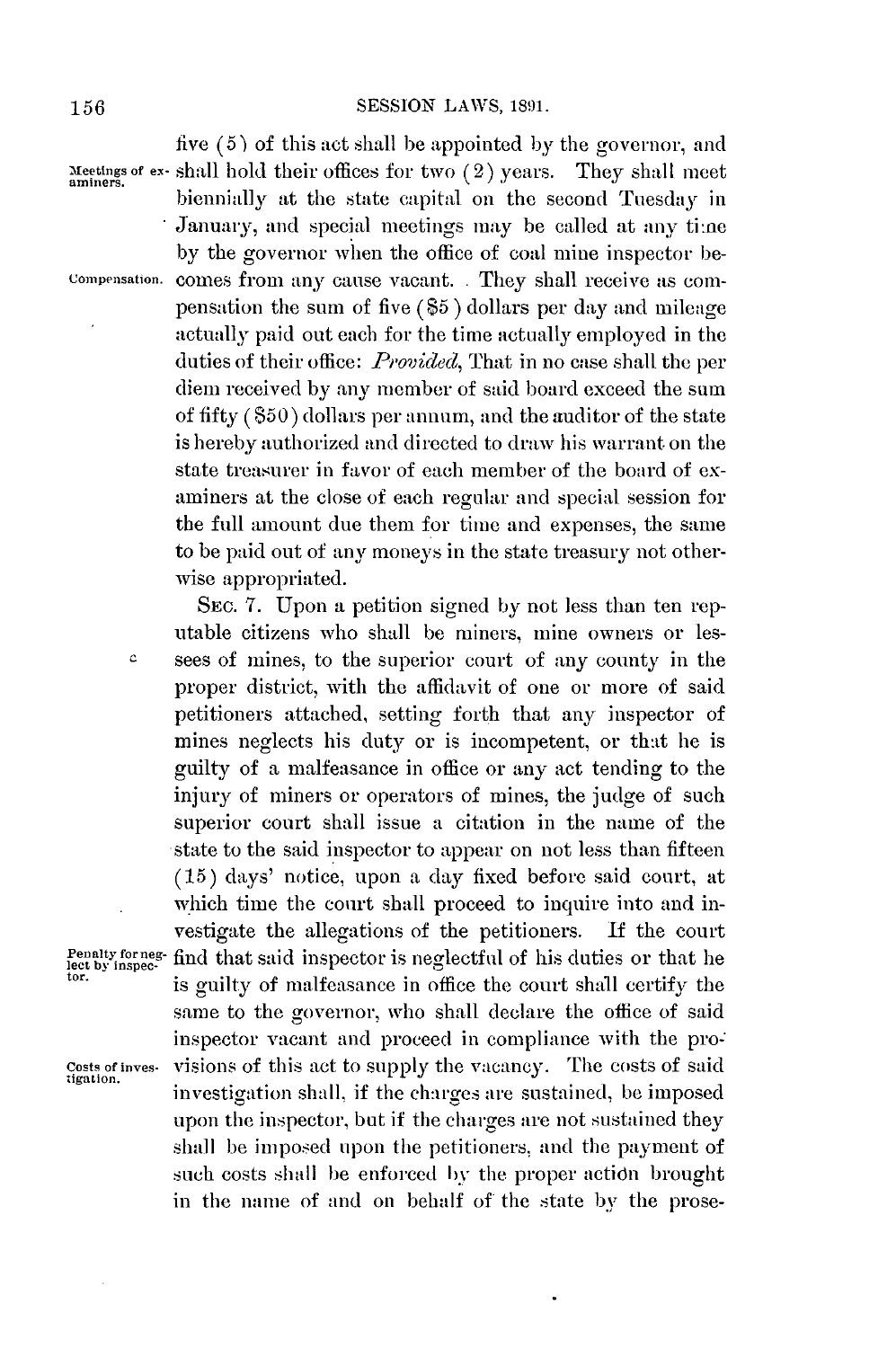cuting attorney of the county wherein such investigation is had.

**SEC. 8.** It shall **be** lawful for the inspectors provided for in this act to enter into and examine and inspect any **and** all coal mines and machinery belonging thereto within their respective districts at all reasonable times either **by day** or night; but they shall not hinder or obstruct the necessary workings of such coal mines, and the owner, agent or op- Duty of mine<br>workings of such coal mines, and the owner, agent or op- Duty of mine erator of every such coal mine is hereby required to furnish all necessary facilities for the entering and making of such examination and inspection, and if the said owner, agent or operator shall refuse to permit such inspection the inspector shall file his affidavit setting forth such refusal with the judge of the superior court of the county in which said mine is situated, and obtain an order from such **Duties of courts** judge commanding such owner, agent, or operator so refusing, as aforesaid, to permit such examination and inspection and furnish such necessary facilities for the examination and inspection of such coal mine, or in default thereof to be adjudged as in contempt of court and punished accordingly; and if the said inspector shall, after examination of any coal mine and the works and machinery pertaining thereto, find the same to **be** worked contrary to the provisions of this act, or unsafe for the workmen therein employed, said inspector shall, through the prosecuting attorney of the county in which said mine is located, or any attorney in case of the refusal of such prosecuting attorney to so act, in the name and on behalf of the state proceed against the owner, agent or operator of such coal mine **by** injunction without bond after giving at least two days' notice to such owner, agent or operator, and said owner, agent or operator shall have the right to appear **be.** fore the judge to whom the application is made, who shall hear the same on affidavits and such other testimony as may be offered in support as well as in opposition thereto; and if sufficient cause appear the court or judge, in term time or in vacation, **by** order shall prohibit the further working of any portion or portions of any such coal mine in which persons may be unsafely employed, and the further use of such unsafe machinery, contrary to the provis-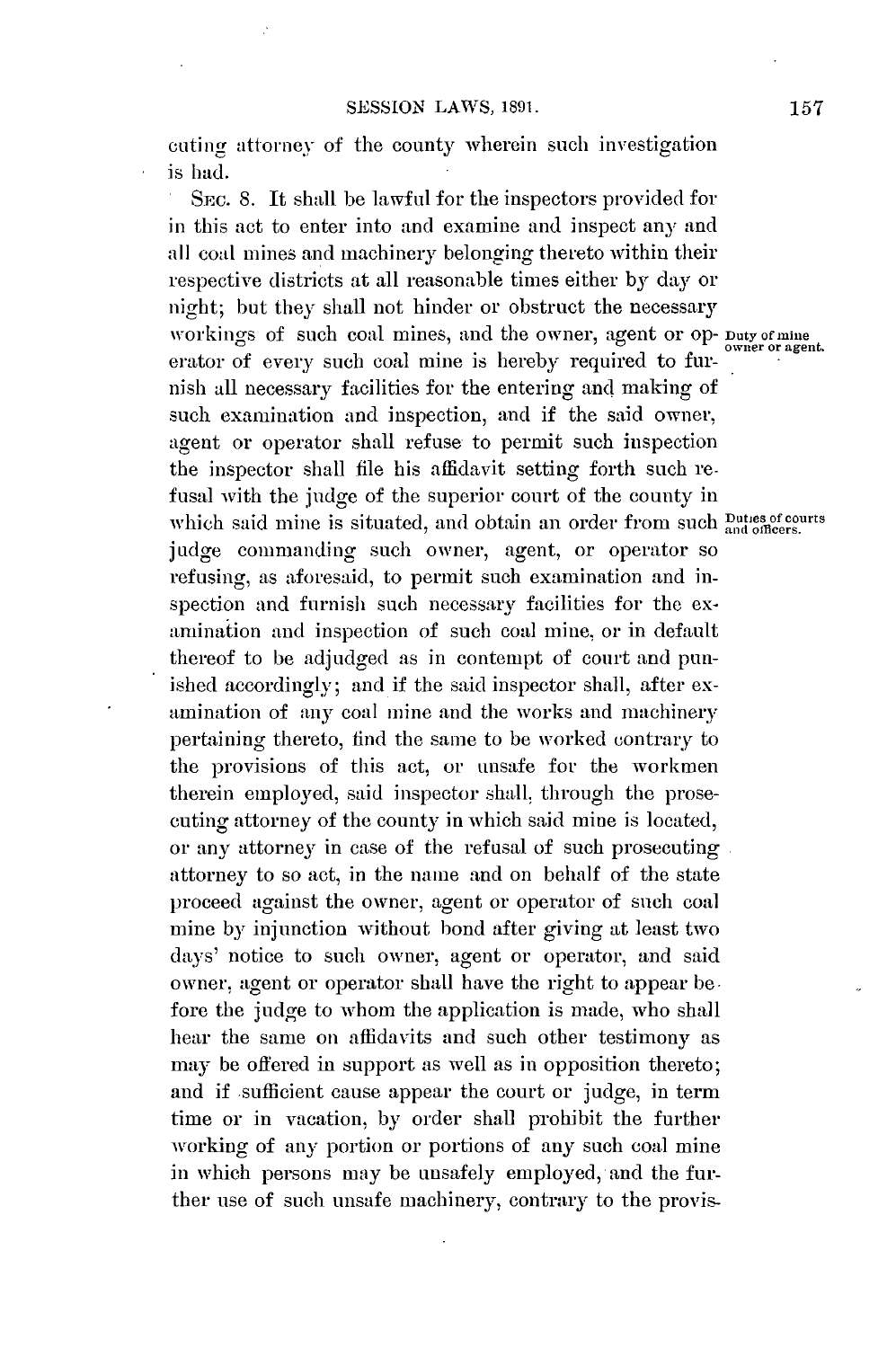ions of this act until the same shall have been made safe and the requirements of this act shall have been complied with, and the court shall award such costs in the matter of said injunction as may be just, but any such proceedings so commenced shall not prejudice any other remedy permitted **by** law for enforcing the provisions of this act.

**Circulating air** required.

SEC. 9. The owner, agent or operator of every coal mine, whether operated **by** shaft, slope or drifts, shall provide and maintain in every coal mine a good and sufficient amount of ventilation for such persons as may be employed therein, the amount of air in circulation to be in no case less than one hundred **(100)** cubic feet for each person per minute, measured at the foot of the down cast, the same to be increased at the discretion of the inspector according to the character and extent of the workings or the amount of powder used in blasting, and said volume of air shall be forced and circulated to the face of every working place throughout the mine, so that said mine shall be free from standing powder smoke and gases of every kind. In all **Condition of** mines where fire damp is generated every working place, **mine. <sup>z</sup>** when the same is known or thought to exist, shall **be** examined every morning with a safety lamp **by a** competent person, and a workman shall not enter the mine until the said mine or part thereof and his working place are -reported to be safe. The person who makes such examination shall establish proof of the same **by** marking plainly the date thereof at the face of each working place. Whenever the inspector shall find men working without sufficient air or under any unsafe conditions he shall at once notify the superintendent of the mine, or in his absence the person immediately in charge thereof, in writing of the facts, and such superintendent or person in charge shall at once remove such men from such places where such conditions **Prohibition as** exist. At the expiration of one **(1)** year from and after the passage of this act, it shall not be lawful to use a furnace for the purpose of ventilating any coal mine in this state.

**to furnace** for

Protection from SEC. 10. The owner, agent or operator of any coal mine caving. shall keep a sufficient supply of timber at any such mine where the same is required for use as props, so that the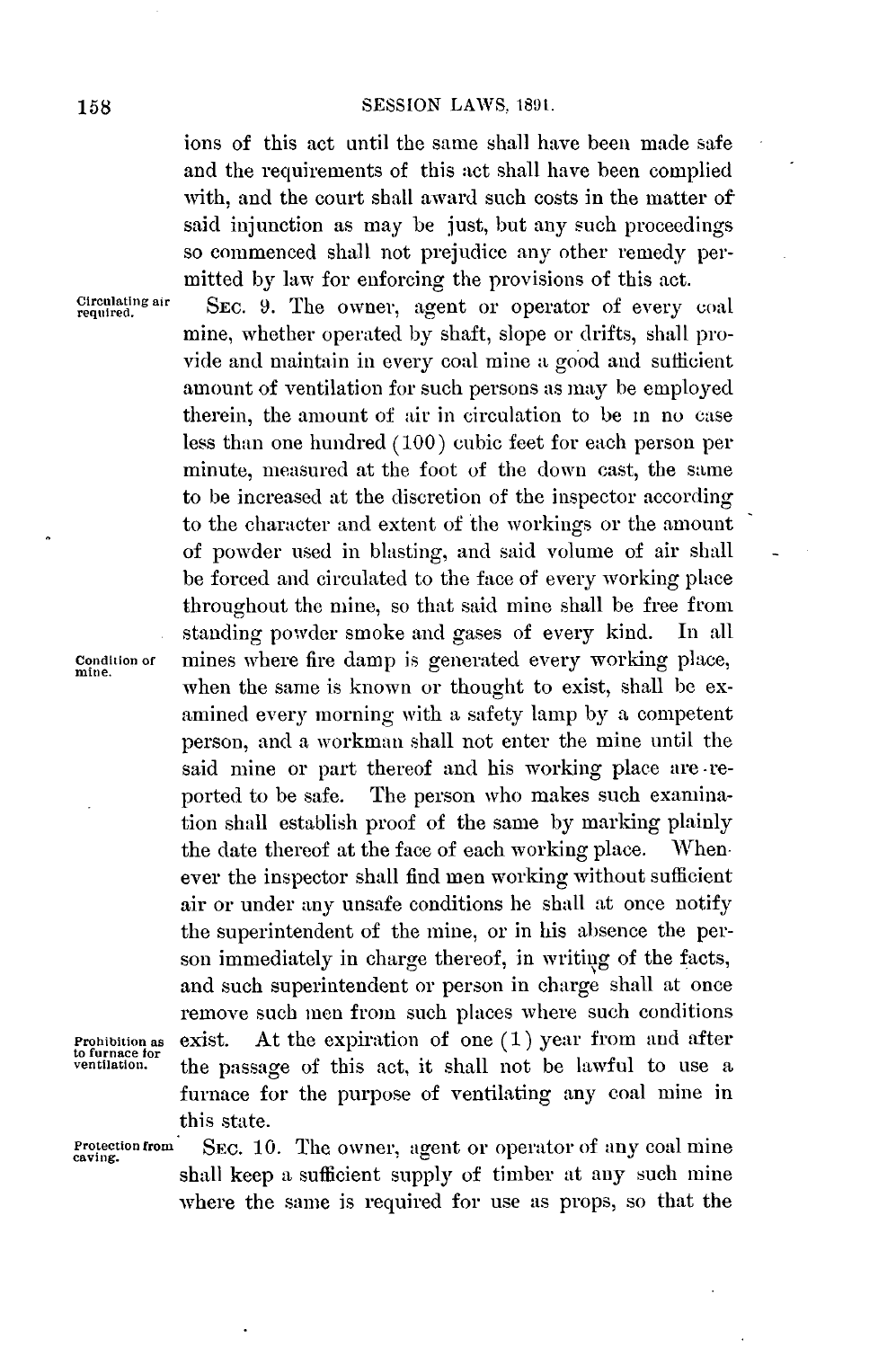workmen may at all times be able to properly secure the said workings from caving in. and it shall be the duty of the owner, agent or operator to send down into the mine all such props when required, the same to be delivered at the entrance of the working place.

**SEC. 11.** At all mines where coal is hoisted **by** steam power from shaft or slope, having no other means of ingress or egress than that afforded to persons therein **by** such hoisting apparatus **by** way of such shaft or slope, there shall be provided within ninety **(90)** days next after the first day of May, **A. D. 1891,** a steam pump or other power, conven- **Steam pump and hose.** iently situated, and a sufficient supply of water and hose always ready for use in any part of the buildings, chutes or constructions within a radius of fifty **(50)** feet of said coal hoisting shaft or slope; and if the person in charge of such coal shaft or slope shall refuse or neglect to comply with ease of neglect. the provisions of this act, then the inspector of coal mines for the district in which the said shaft or slope is situated shall proceed, through the prosecuting attorney in the county in which said shaft or slope is situated, or any attorney in case of the refusal of the prosecuting attorney to so act, in the name and on behalf of the state against the owner, agent or operator of said shaft or slope **by** injunction without bond, after giving at least two (2) day's notice to such owner, agent or operator, and the said owner, agent or operator shall have the right to appear before the judge to whom the application is made, who shall hear the same on affidavits and such other testimony as may be offered in support as well as in opposition thereto, and if it **be** found that the owner, agent or operator of said shaft or slope has refused or neglected to comply with the provisions of this act, the court or judge, in term time or in vacation, **by** order shall prohibit the further working of any such coal shaft or slope until the owner, agent or operator shall have complied with the provisions of this act.

**SEC.** 12. No boy under the age of fourteen (14) years. **Age limit of employes.** and no female of any age, shall be employed or permitted to be in any mine for the purpose of employment therein. nor shall a boy under the age of twelve (12) years **be** em-

**159**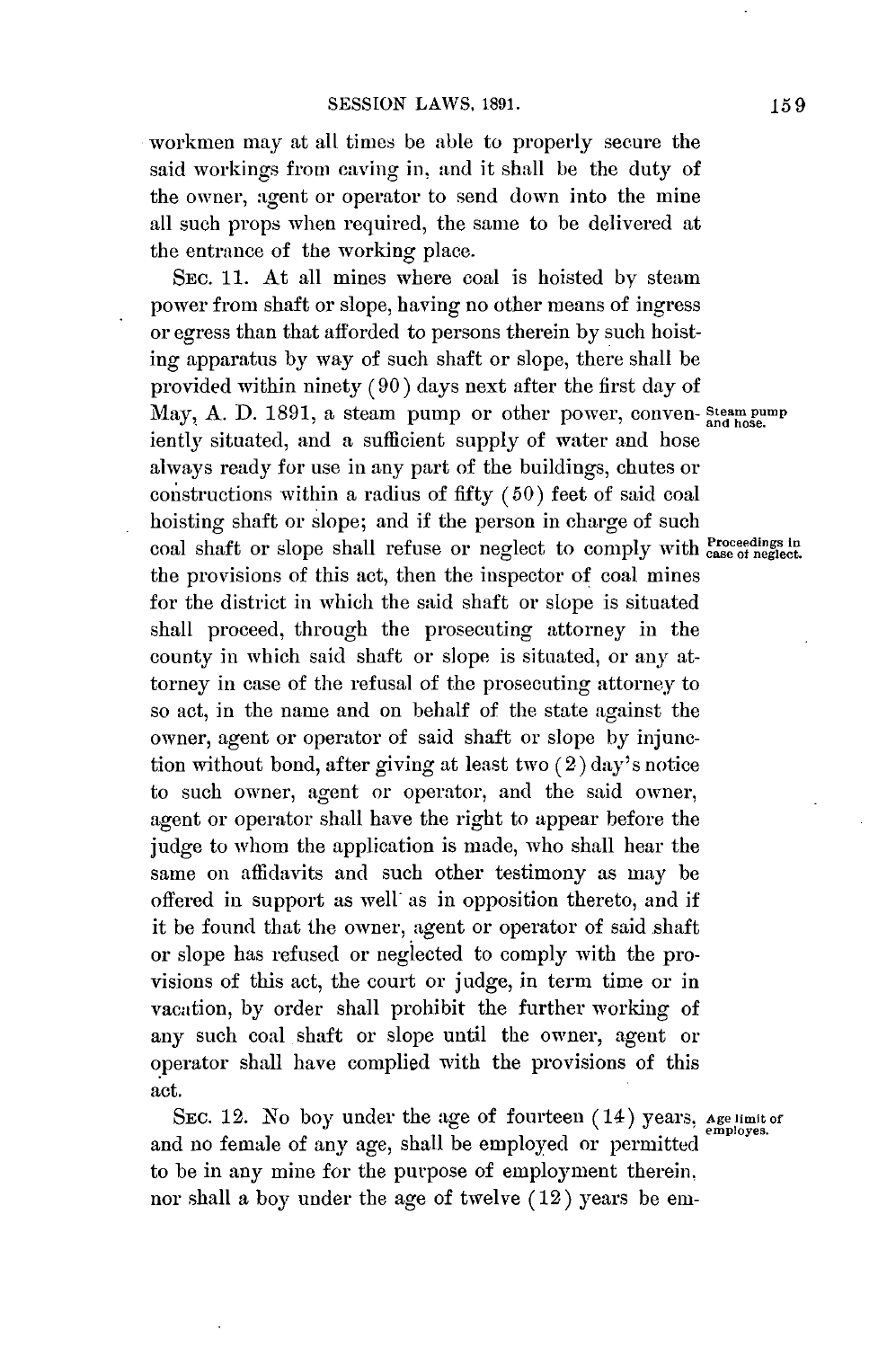ployed or permitted to be in or about the outside structures or workings of a colliery for the purpose of employment: *Provided, however,* That this prohibition shall not affect the employment of a boy of suitable age in an office or in the performance of clerical work at a colliery. When an employer is in doubt as to the age of any boy applying for employment in or about a mine or colliery, he shall denand and receive proof of the age of such boy **by** certificate from the parents or guardian of such boy before he shall **be** employed.

Stretchers for **SEC. 13.** It shall be the duty of the owner, superin-<br>plured em-<br>pluyes. tendent or operator of any coal mine to keep at the mouth of the drift, shaft or slope, or at such other place as may be designated **by** the mine inspector, stretchers properly constructed for the purpose of carrying away any miner or employd working in or about such mine who may in any way be injured in or about his employment.

**Bore holes. SEC.** 14. The owner, agent or operator of any coal mine shall provide that bore holes shall be kept twenty feet (20) in advance of the face of each and every working place, and if necessary on both sides when driving towards an abandoned mine or part of a mine suspected of containing inflamable gases or being inundated with water.

**Proceedings in** SEC. 15. Whenever by reason of any explosion or any detection of a second  $\frac{1}{2}$ other accident in any coal mine, or the machinery connected therewith, loss of life or serious personal injury shall occur, it shall be the duty of the person having charge of such mine or colliery to give notice thereof forthwith to the inspector of the district, and, if any person is killed thereby, to the coroner of the county who shall give due notice of the inquest to be held. **If** the coroner shall determine to hold an inquest the mine inspector shall be allowed to testify and offer such testimony as he may deem necessary to thoroughly inform the said inquest of the cause of the death, and the said inspector shall have authority at any time to appear before such coroner and jury and question or cross question any witness, and in choosing a jury for the purpose of holding such inquest, it shall **be** the duty of the coroner to empanel a jury, no one of whom shall be directly or indirectly interested. It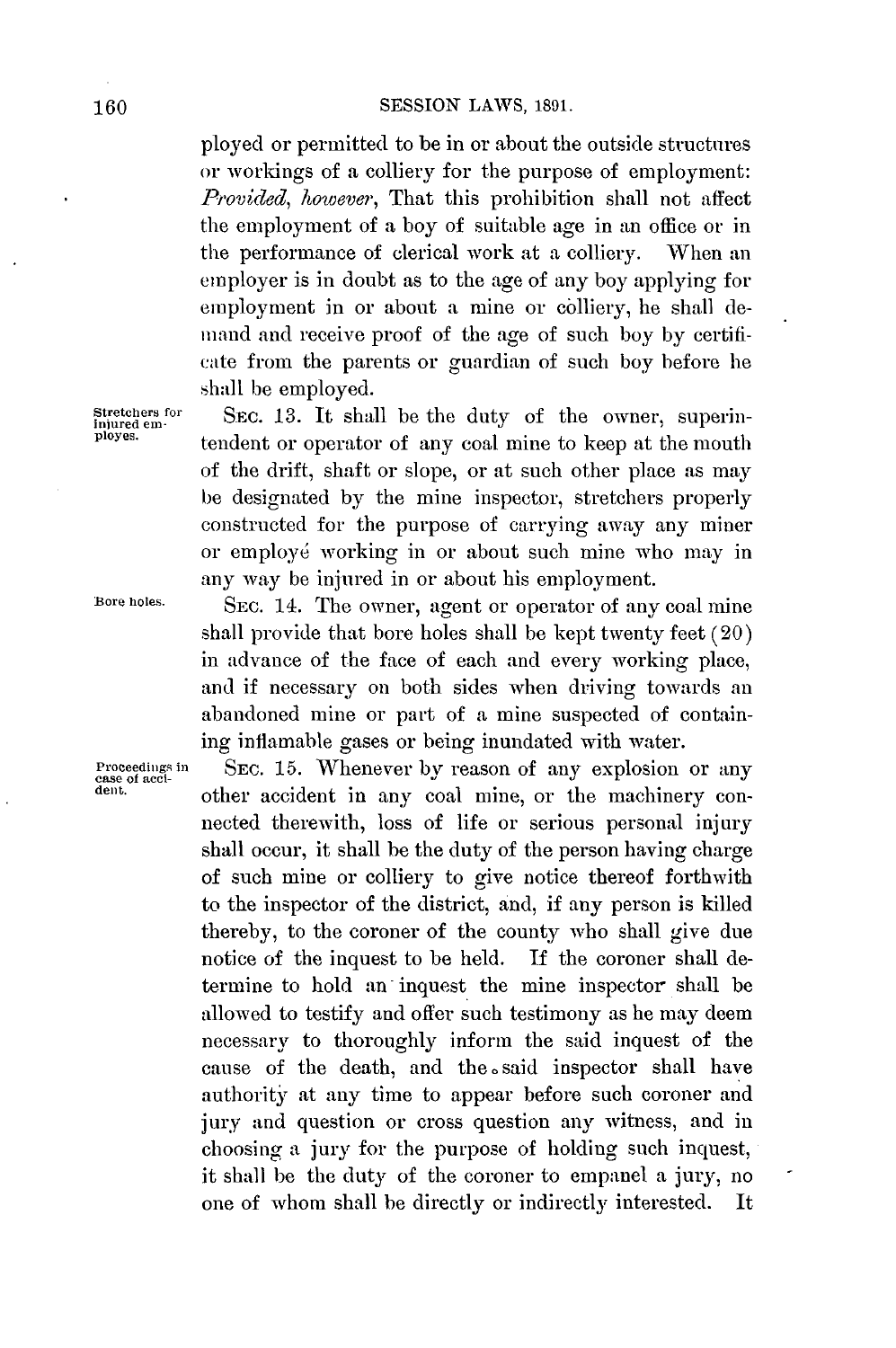## **SESSION** LAWS, **1891.**

shall be the duty of the inspector, upon being notified as herein provided, to immediately repair to the scene of the accident and make such suggestions as may appear necessary to secure the future safety of the men, and **if** the results of the explosion or accident do not require an investigation **by** the coroner, he shall proceed to investigate and ascertain the cause of the explosion or accident and make a record thereof which he shall file as provided for, and to enable him to make the investigation he shall have power to compel the attendance of persons to testify and administer oaths or affirmations. The cost of such investigation shall **be** paid **by** the county in which the accident occurred, in the same manner as costs of inquests held **by** coroners or justices of the peace are paid.

**SEc. 16.** The owner. agent or operator of every coal **Signals.** mine operated **by** shaft or slope shall provide suitable means of signaling between the bottom and top thereof, subject to the approval of the mine inspector, and shall also provide safe means of hoisting and lowering persons in a cage covered with boiler iron, so as to keep safe as far as possible persons descending into or ascending out of such shaft, and such cage shall be furnished with guides to conduct it through such shaft with a sufficient break [brake] on every drum to prevent accident in case of the giving out or breaking of the machinery, and such cage shall be furnished with safety catches (to be approved **by** the mine inspector), intended and provided as far as possible to prevent the consequences of cable breaking or the loosening or disconnecting of the machinery, and no props or rails shall be lowered in a cage while men are descending into or ascending out of said mine: *Provided,* That the provisions relating to covering cages with boiler iron shall not apply to coal mines less than one hundred **(100)** feet in depth.

SEC. 17. All main doors in any coal mine shall be so Doors. placed that whenever one door is open another. which has the same effect upon the same current of air shall be and remain closed, and thus prevent any temporary stoppage of the current.

SEc. **18. All** boilers used in generating steam in and **safety ot** about coal mines shall be kept in good order, and the **Sig. 11.**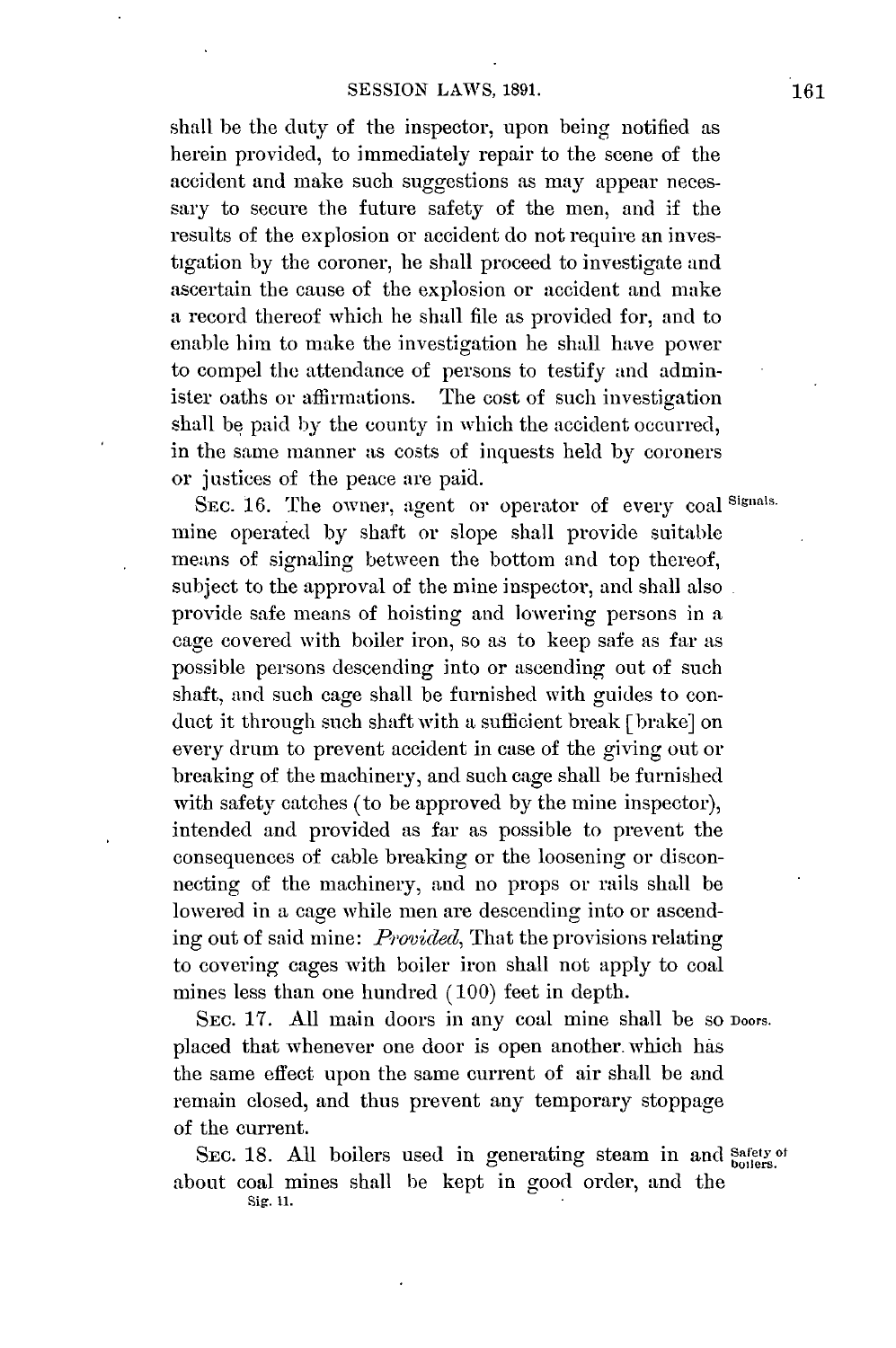owner, agent or operator, as aforesaid, shall have said boilers examined and inspected **by** a competent person as. often as once every six **(6)** months, and the result of such examination shall be certified in writing to the mine inspector, and every steam boiler shall be provided with **a** steam gauge, water gauge and safety valves. **All** underground self-acting or engine planes on which coal cars are drawn and persons travel shall **be** provided with some proper means of signaling between the stopping places and the end of said planes, and sufficient places of refuge shall be provided at the sides of said planes, the same to be not more than sixty **(60)** feet apart and to extend six **(6)** feet at right angles from the rail: *Provided, however,* That such places of refuge shall not be required in mines where a separate traveling road is provided for employes.

Sobriety, capa- SEC. 19. No owner, agent or operator of any coal mine bility and age of any coal mine **operatives**. **operated by shaft or slope shall place in charge of any** engine whereby men are lowered into or hoisted from the mine any other than competent, experienced and sober engineers and firemen, and they shall **be** not less than eighteen **(18)** years of age. No person shall ride upon a loaded cage or car used for hoisting purposes in any shaft or slope, and in no case shall more than twelve (12) persons ride on any cage or car at one time in any such shaft. Nor shall more than five (5) persons for each and every ton's capacity of the hoisting apparatus ride in any cage or car at any one time in any such slope, excepting in the case of persons employed as rope riders or couplers, nor shall any coal **be** hoisted out of any coal mine while persons are descending into such mine, notice of which shall **be** kept posted at said mines. The number of persons permitted to ascend out of or descend into any coal mine at one time shall be determined **by** the inspector, and such persons shall not be lowered or hoisted more rapidly than six hundred **(600)** feet per minute. Whenever a cage load of persons shall come to the bottom to be hoisted out, who have finished their day's work or otherwise been prevented from working, an empty cage shall be given them to ascend, except in mines having slopes or provided with stairways in escapement shafts.